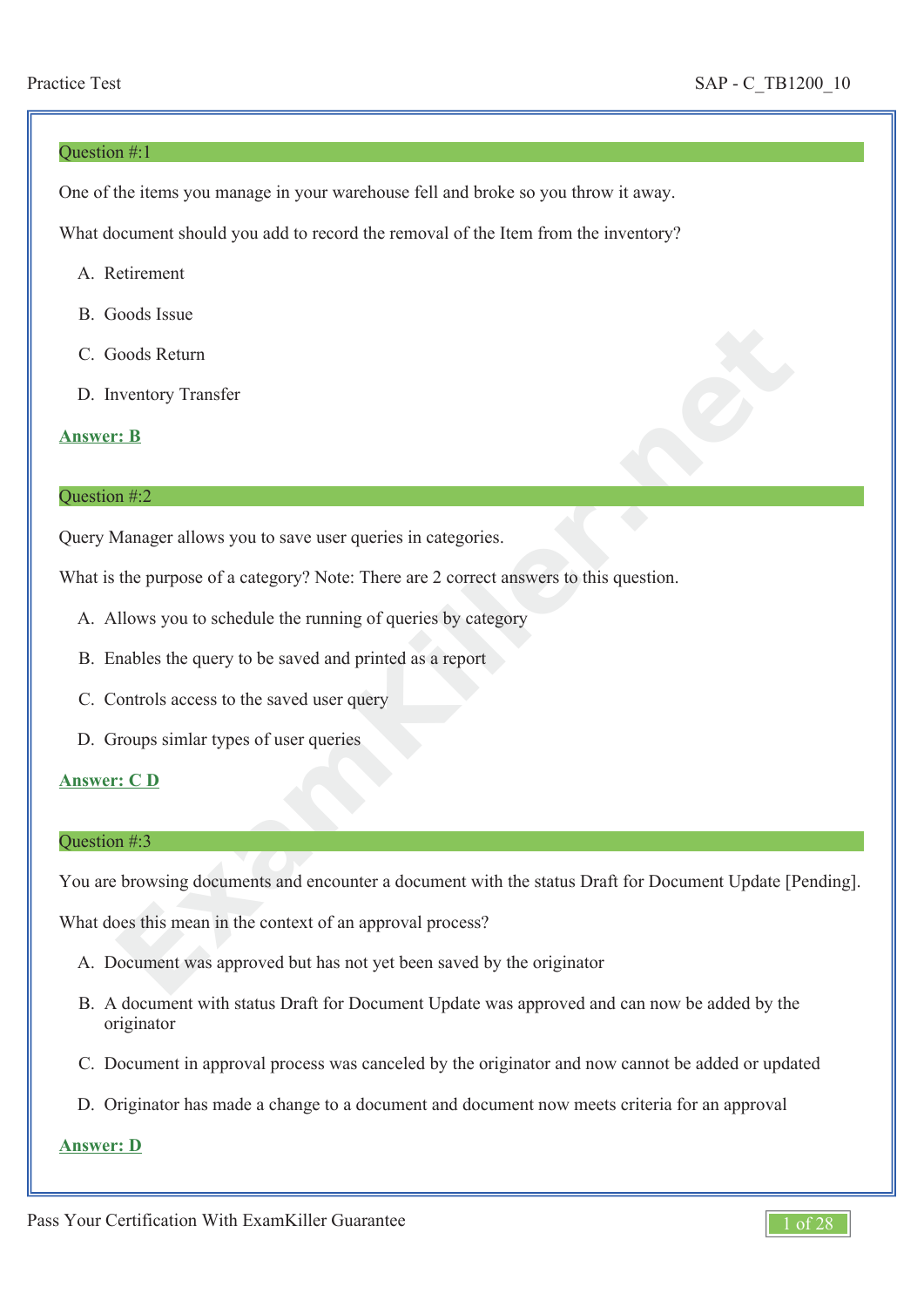### Question #:4

What tools are available to personalize documents by hiding or showing standard fields? Note: There are 2 correct answers to this question.

- A. User-defined values
- B. Edit Form Ul
- C. Form Settings
- D. Document Settings

#### **Answer: B C**

# Question #:5

Which transaction would cause an increase to the balance of a revenue account?

- A. Incoming payment
- B. Capitalization
- C. A/R invoice
- D. A/R credit memo

### **Answer: C**

#### Question #:6

Form Settings<br> **EXAMPLE 18 CONTEXT**<br> **EXAMPLE 18 CONTEXT**<br> **EXAMPLE 2018 CONTEXT**<br> **EXAMPLE 2018 CONTEXT**<br> **EXAMPLE 2018 CONTEXT**<br> **EXAMPLE 2018 CONTEXT**<br> **EXAMPLE 2018 CONTEXT**<br> **EXAMPLE 2018 CONTEXT**<br> **EXAMPLE 2018 CONTE** What payment means can be used for outgoing payments in the Payment Wizard? Note: There are 2 correct answers to this question.

- A. Checks
- B. Cash
- C. Bank transfer
- D. Credit card

### **Answer: A C**

# Question #:7

In routed production order stages, which stage element can be affected by the routing date calculation field

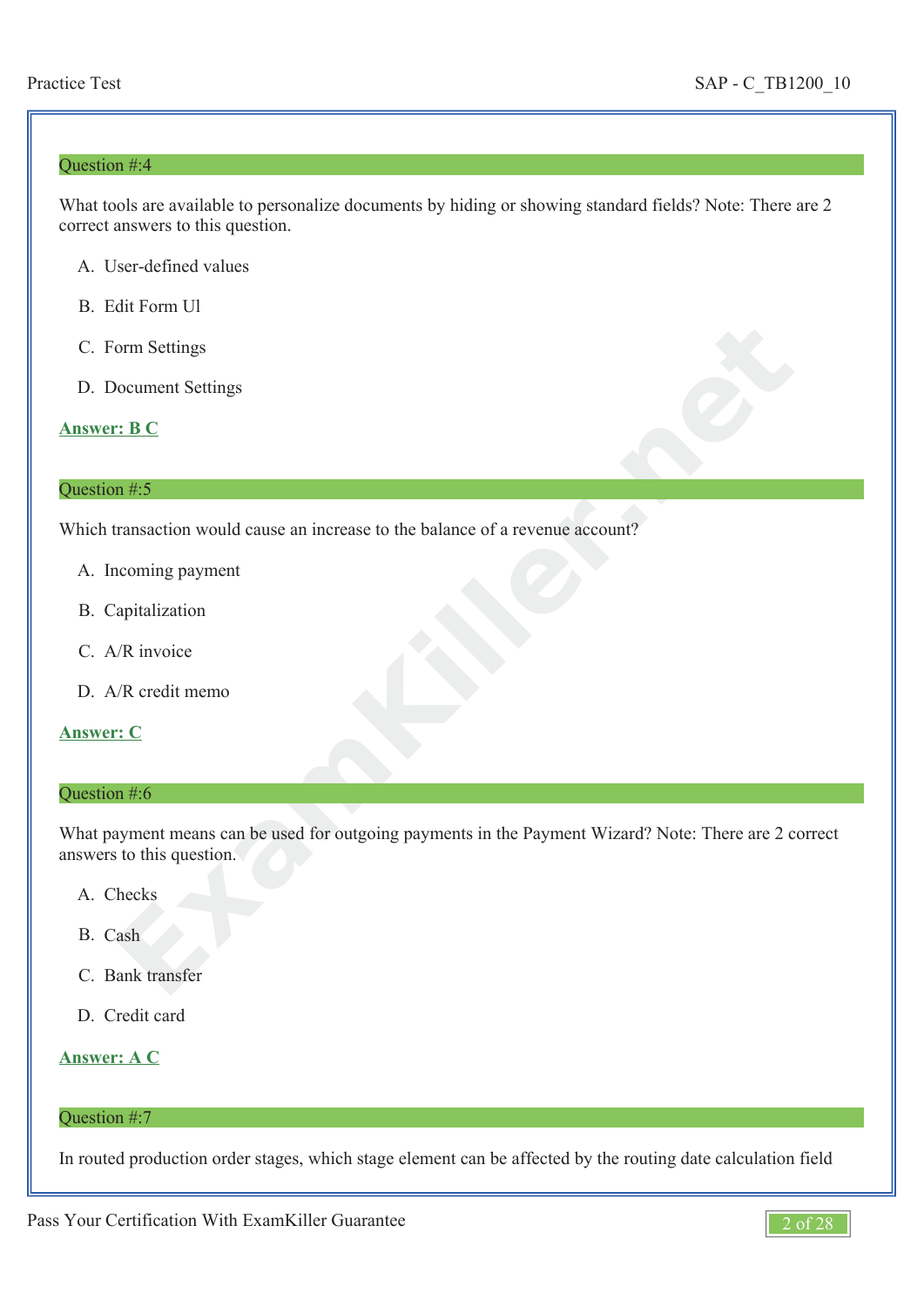### value?

- A. Start date
- B. Waiting days
- C. Status
- D. Run time

# **Answer: A**

### Question #:8

You are creating a manual journal entry.

What determines the sub-period lo which the transaction will be registered?

- A. The document date
- B. The fiscal year start date
- C. The posting date
- D. The period indicator

# **Answer: C**

# Question #:9

**Example 3.4**<br> **Example 3.4**<br> **Example 3.4**<br> **Example 3.4**<br> **Example 3.4**<br> **Example 4.5**<br> **Example 4.5**<br> **Example 4.5**<br> **Example 4.5**<br> **Example 4.5**<br> **Example 4.5**<br> **Example 4.5**<br> **Example 4.5**<br> **Example 4.5**<br> **Example 4.5** A new intern started to work in the office and the intern's manager would like to review any manual journal entry the intern creates before it is posted to the journal entries file. What feature supports this procedure?

- A. Journal Templates
- B. Journal Vouchers
- C. Approval Process
- D. Document Drafts

# **Answer: B**

### Question #:10

You have just posted an A/R invoice based on a delivery.

What Is the effect on accounting? Note: There are 2 correct answers to this question.